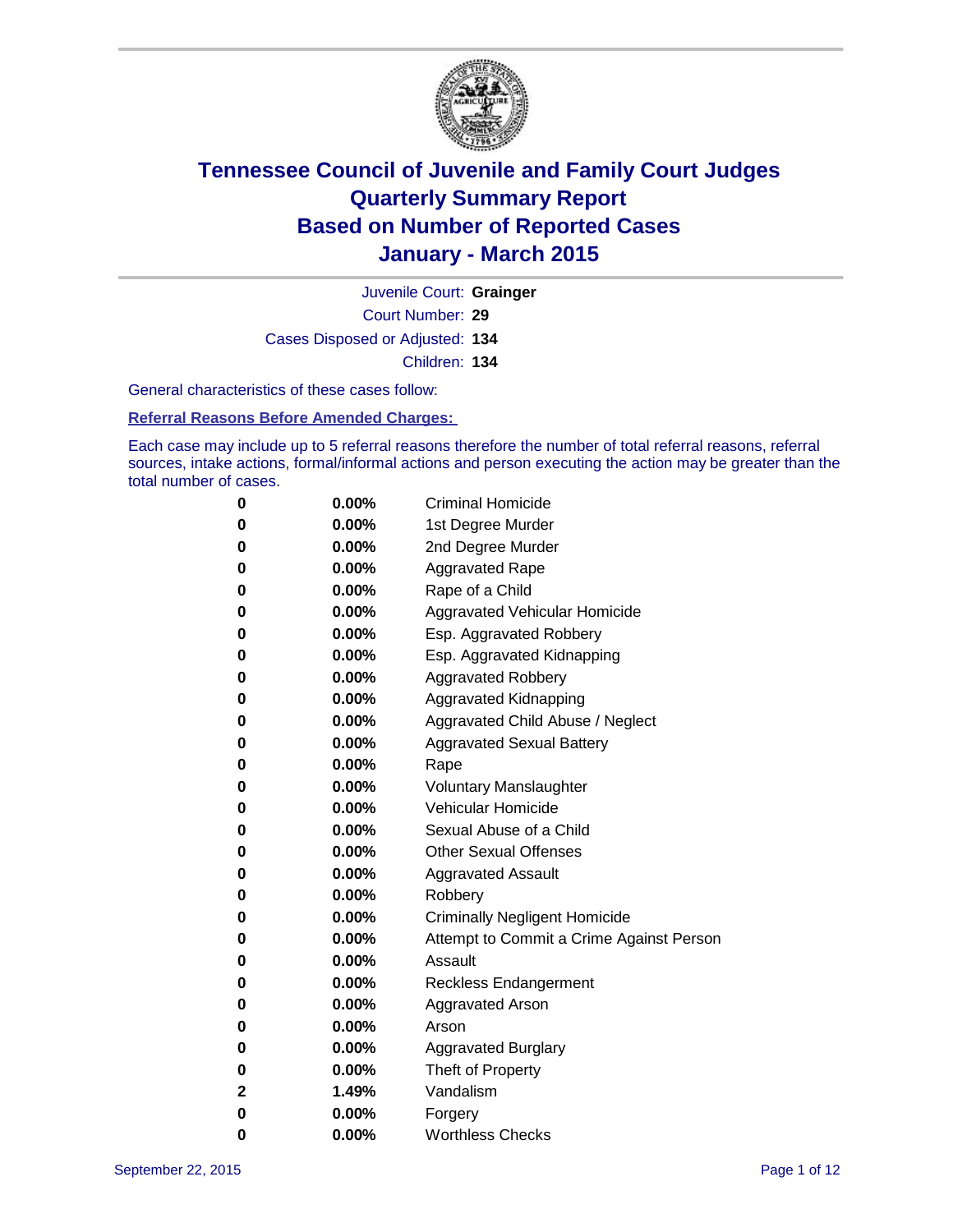

Court Number: **29** Juvenile Court: **Grainger**

Cases Disposed or Adjusted: **134**

Children: **134**

### **Referral Reasons Before Amended Charges:**

Each case may include up to 5 referral reasons therefore the number of total referral reasons, referral sources, intake actions, formal/informal actions and person executing the action may be greater than the total number of cases.

| 0 | 0.00%    | Illegal Possession / Fraudulent Use of Credit / Debit Cards |
|---|----------|-------------------------------------------------------------|
| 0 | 0.00%    | <b>Burglary</b>                                             |
| 0 | 0.00%    | Unauthorized Use of a Vehicle                               |
| 0 | 0.00%    | <b>Cruelty to Animals</b>                                   |
| 0 | 0.00%    | Sale of Controlled Substances                               |
| 0 | 0.00%    | <b>Other Drug Offenses</b>                                  |
| 0 | 0.00%    | Possession of Controlled Substances                         |
| 0 | 0.00%    | <b>Criminal Attempt</b>                                     |
| 0 | 0.00%    | Carrying Weapons on School Property                         |
| 0 | 0.00%    | Unlawful Carrying / Possession of a Weapon                  |
| 0 | 0.00%    | <b>Evading Arrest</b>                                       |
| 0 | 0.00%    | Escape                                                      |
| 0 | 0.00%    | Driving Under Influence (DUI)                               |
| 0 | 0.00%    | Possession / Consumption of Alcohol                         |
| 0 | 0.00%    | Resisting Stop, Frisk, Halt, Arrest or Search               |
| 0 | 0.00%    | <b>Aggravated Criminal Trespass</b>                         |
| 0 | 0.00%    | Harassment                                                  |
| 0 | 0.00%    | Failure to Appear                                           |
| 0 | $0.00\%$ | Filing a False Police Report                                |
| 1 | 0.75%    | <b>Criminal Impersonation</b>                               |
| 0 | 0.00%    | <b>Disorderly Conduct</b>                                   |
| 0 | 0.00%    | <b>Criminal Trespass</b>                                    |
| 0 | 0.00%    | <b>Public Intoxication</b>                                  |
| 0 | 0.00%    | Gambling                                                    |
| 6 | 4.48%    | <b>Traffic</b>                                              |
| 0 | 0.00%    | <b>Local Ordinances</b>                                     |
| 0 | 0.00%    | Violation of Wildlife Regulations                           |
| 0 | $0.00\%$ | Contempt of Court                                           |
| 3 | 2.24%    | Violation of Probation                                      |
| 0 | 0.00%    | Violation of Aftercare                                      |
| 1 | 0.75%    | <b>Unruly Behavior</b>                                      |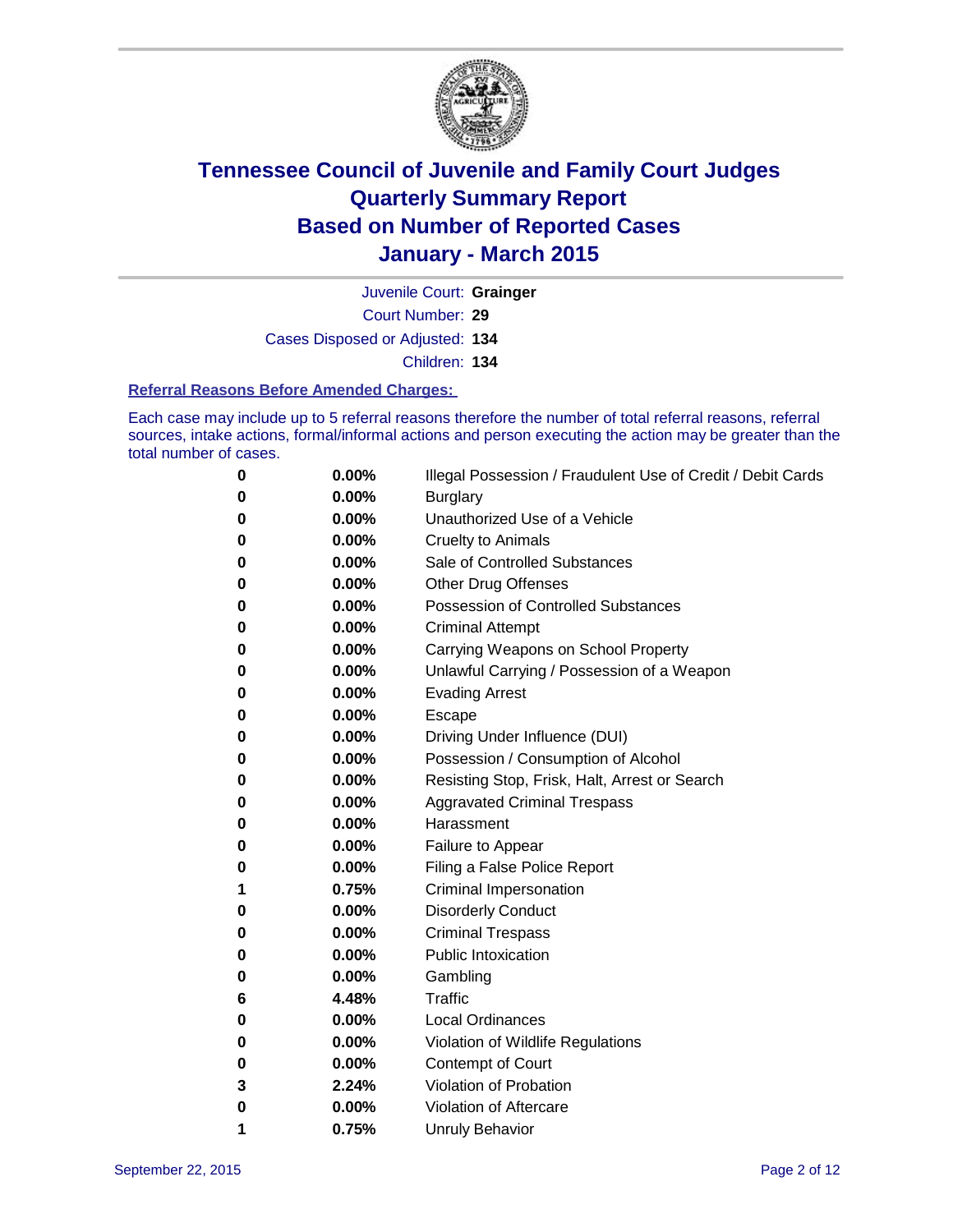

Court Number: **29** Juvenile Court: **Grainger** Cases Disposed or Adjusted: **134** Children: **134**

### **Referral Reasons Before Amended Charges:**

Each case may include up to 5 referral reasons therefore the number of total referral reasons, referral sources, intake actions, formal/informal actions and person executing the action may be greater than the total number of cases.

| 0            | $0.00\%$ | Truancy                               |
|--------------|----------|---------------------------------------|
| 0            | 0.00%    | In-State Runaway                      |
| 0            | 0.00%    | Out-of-State Runaway                  |
| 2            | 1.49%    | Possession of Tobacco Products        |
| 0            | 0.00%    | Violation of a Valid Court Order      |
| 0            | 0.00%    | Violation of Curfew                   |
| 0            | 0.00%    | Sexually Abused Child                 |
| 0            | 0.00%    | <b>Physically Abused Child</b>        |
| 19           | 14.18%   | Dependency / Neglect                  |
| $\mathbf{2}$ | 1.49%    | <b>Termination of Parental Rights</b> |
| 0            | 0.00%    | Violation of Pretrial Diversion       |
| 0            | 0.00%    | Violation of Informal Adjustment      |
| 60           | 44.78%   | <b>Judicial Review</b>                |
| 5            | 3.73%    | <b>Administrative Review</b>          |
| 18           | 13.43%   | <b>Foster Care Review</b>             |
| 8            | 5.97%    | Custody                               |
| 6            | 4.48%    | Visitation                            |
| 0            | 0.00%    | Paternity / Legitimation              |
| 0            | 0.00%    | <b>Child Support</b>                  |
| 0            | 0.00%    | <b>Request for Medical Treatment</b>  |
| 0            | 0.00%    | <b>Consent to Marry</b>               |
| 1            | 0.75%    | Other                                 |
| 134          | 100.00%  | <b>Total Referrals</b>                |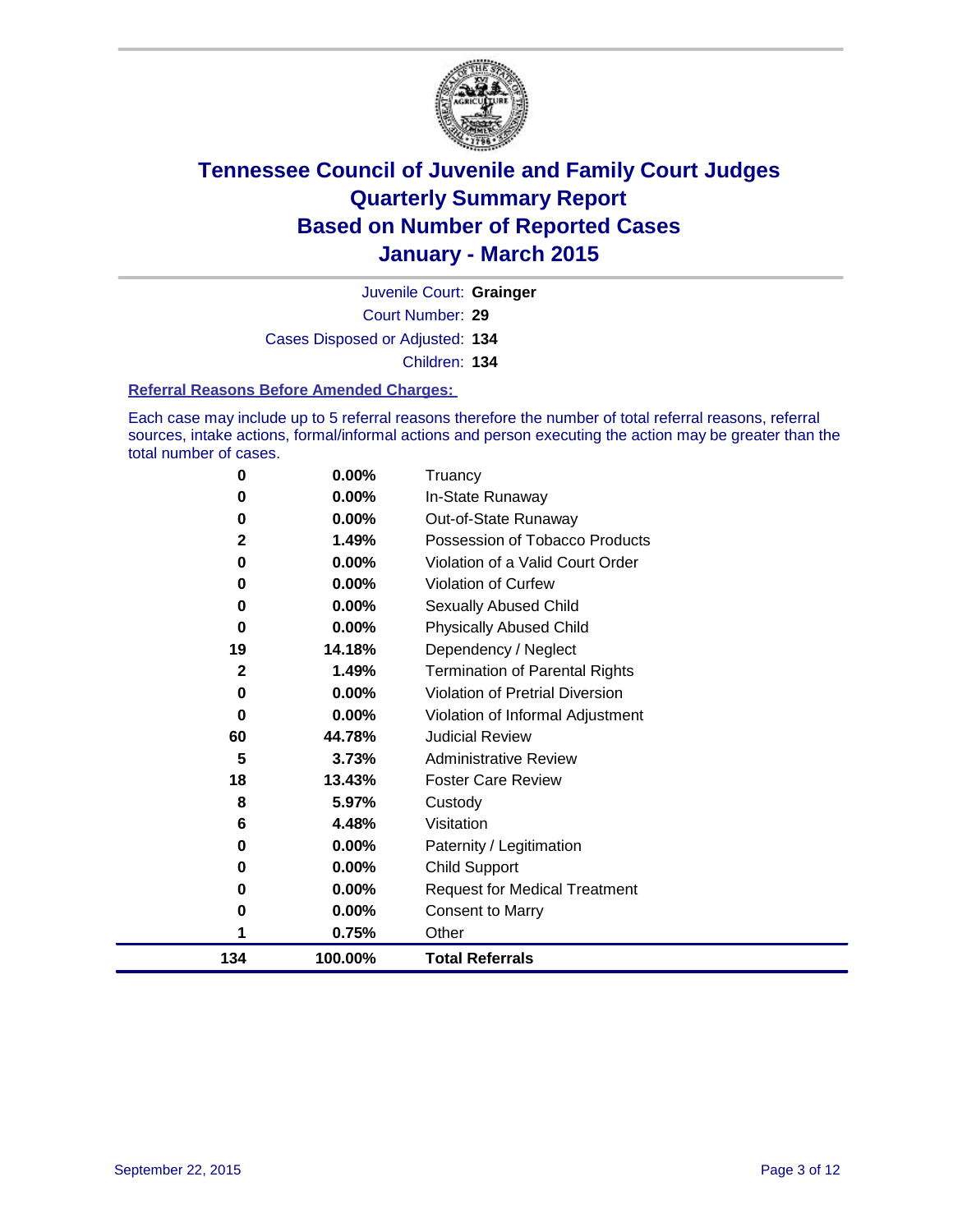

|                            | Juvenile Court: Grainger        |                                   |  |  |  |
|----------------------------|---------------------------------|-----------------------------------|--|--|--|
|                            | Court Number: 29                |                                   |  |  |  |
|                            | Cases Disposed or Adjusted: 134 |                                   |  |  |  |
|                            |                                 | Children: 134                     |  |  |  |
| <b>Referral Sources: 1</b> |                                 |                                   |  |  |  |
| 11                         | 8.21%                           | Law Enforcement                   |  |  |  |
| 7                          | 5.22%                           | Parents                           |  |  |  |
| $\mathbf{2}$               | 1.49%                           | <b>Relatives</b>                  |  |  |  |
| 0                          | $0.00\%$                        | Self                              |  |  |  |
| 0                          | $0.00\%$                        | School                            |  |  |  |
| 0                          | $0.00\%$                        | <b>CSA</b>                        |  |  |  |
| 83                         | 61.94%                          | <b>DCS</b>                        |  |  |  |
| 0                          | $0.00\%$                        | <b>Other State Department</b>     |  |  |  |
| 0                          | $0.00\%$                        | <b>District Attorney's Office</b> |  |  |  |
| 31                         | 23.13%                          | <b>Court Staff</b>                |  |  |  |

| 134 | 100.00%  | <b>Total Referral Sources</b> |  |
|-----|----------|-------------------------------|--|
| 0   | $0.00\%$ | Other                         |  |
| 0   | $0.00\%$ | <b>Unknown</b>                |  |
| 0   | $0.00\%$ | Hospital                      |  |
| 0   | $0.00\%$ | Child & Parent                |  |
| 0   | 0.00%    | Victim                        |  |
| 0   | $0.00\%$ | <b>Other Court</b>            |  |
| 0   | $0.00\%$ | Social Agency                 |  |

### **Age of Child at Referral: 2**

| 0<br>134 | $0.00\%$<br>100.00% | Unknown<br><b>Total Child Count</b> |  |
|----------|---------------------|-------------------------------------|--|
| 0        | $0.00\%$            | Ages 19 and Over                    |  |
| 16       | 11.94%              | Ages 17 through 18                  |  |
| 33       | 24.63%              | Ages 15 through 16                  |  |
| 24       | 17.91%              | Ages 13 through 14                  |  |
| 7        | 5.22%               | Ages 11 through 12                  |  |
| 54       | 40.30%              | Ages 10 and Under                   |  |

<sup>1</sup> If different than number of Referral Reasons (134), verify accuracy of your court's data.

One child could be counted in multiple categories, verify accuracy of your court's data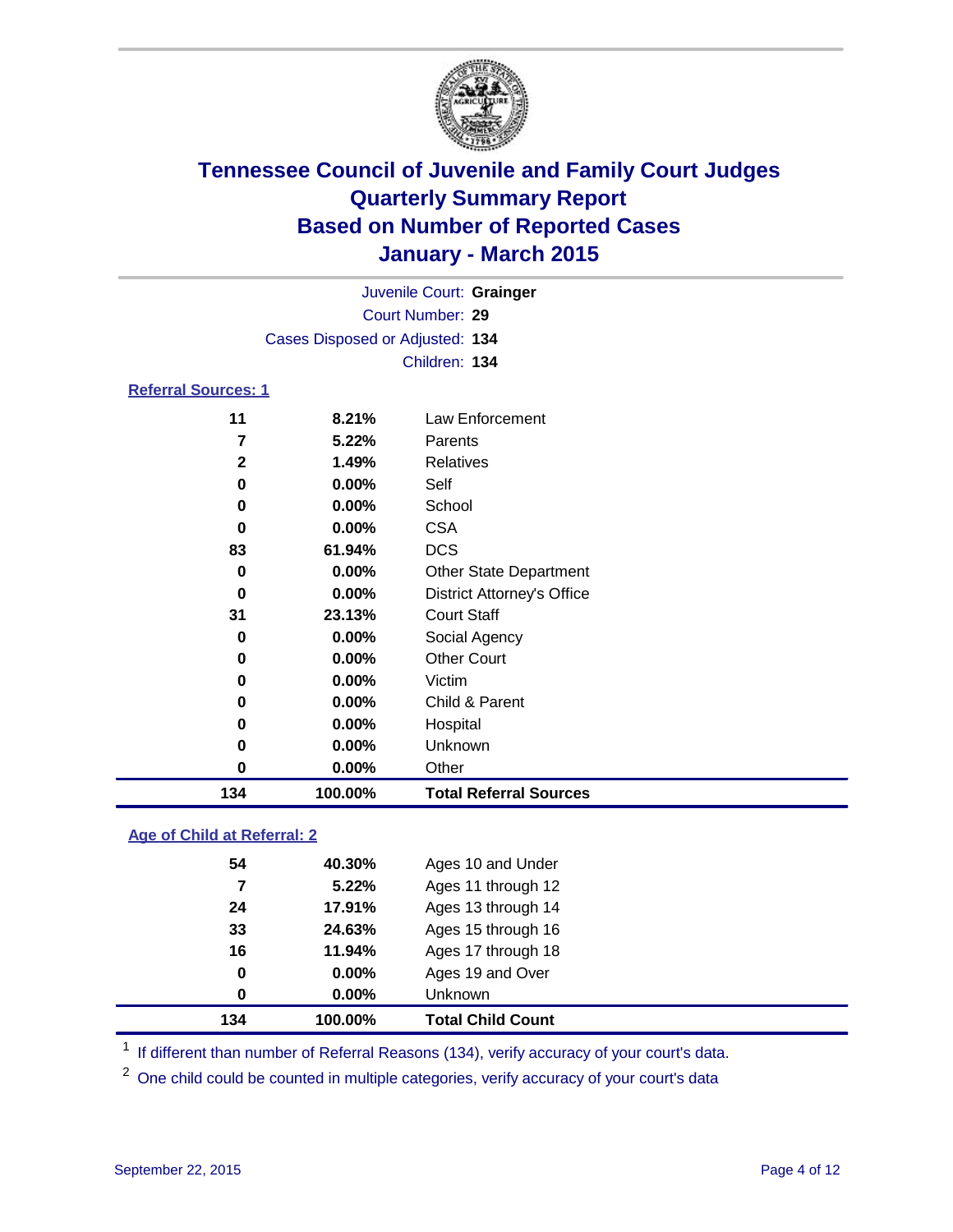

| Juvenile Court: Grainger                |                                 |                          |  |
|-----------------------------------------|---------------------------------|--------------------------|--|
|                                         | Court Number: 29                |                          |  |
|                                         | Cases Disposed or Adjusted: 134 |                          |  |
|                                         |                                 | Children: 134            |  |
| Sex of Child: 1                         |                                 |                          |  |
| 66                                      | 49.25%                          | Male                     |  |
| 68                                      | 50.75%                          | Female                   |  |
| $\bf{0}$                                | 0.00%                           | Unknown                  |  |
| 134                                     | 100.00%                         | <b>Total Child Count</b> |  |
| Race of Child: 1                        |                                 |                          |  |
| 131                                     | 97.76%                          | White                    |  |
| $\overline{2}$                          | 1.49%                           | African American         |  |
| $\bf{0}$                                | 0.00%                           | Native American          |  |
| 0                                       | 0.00%                           | Asian                    |  |
| 1                                       | 0.75%                           | Mixed                    |  |
| $\mathbf 0$                             | 0.00%                           | Unknown                  |  |
| 134                                     | 100.00%                         | <b>Total Child Count</b> |  |
| <b>Hispanic Origin: 1</b>               |                                 |                          |  |
| 1                                       | 0.75%                           | Yes                      |  |
| 133                                     | 99.25%                          | <b>No</b>                |  |
| $\bf{0}$                                | 0.00%                           | Unknown                  |  |
| 134                                     | 100.00%                         | <b>Total Child Count</b> |  |
| <b>School Enrollment of Children: 1</b> |                                 |                          |  |
| 99                                      | 73.88%                          | Yes                      |  |
| 35                                      | 26.12%                          | <b>No</b>                |  |
| $\bf{0}$                                | 0.00%                           | Unknown                  |  |
| 134                                     | 100.00%                         | <b>Total Child Count</b> |  |

One child could be counted in multiple categories, verify accuracy of your court's data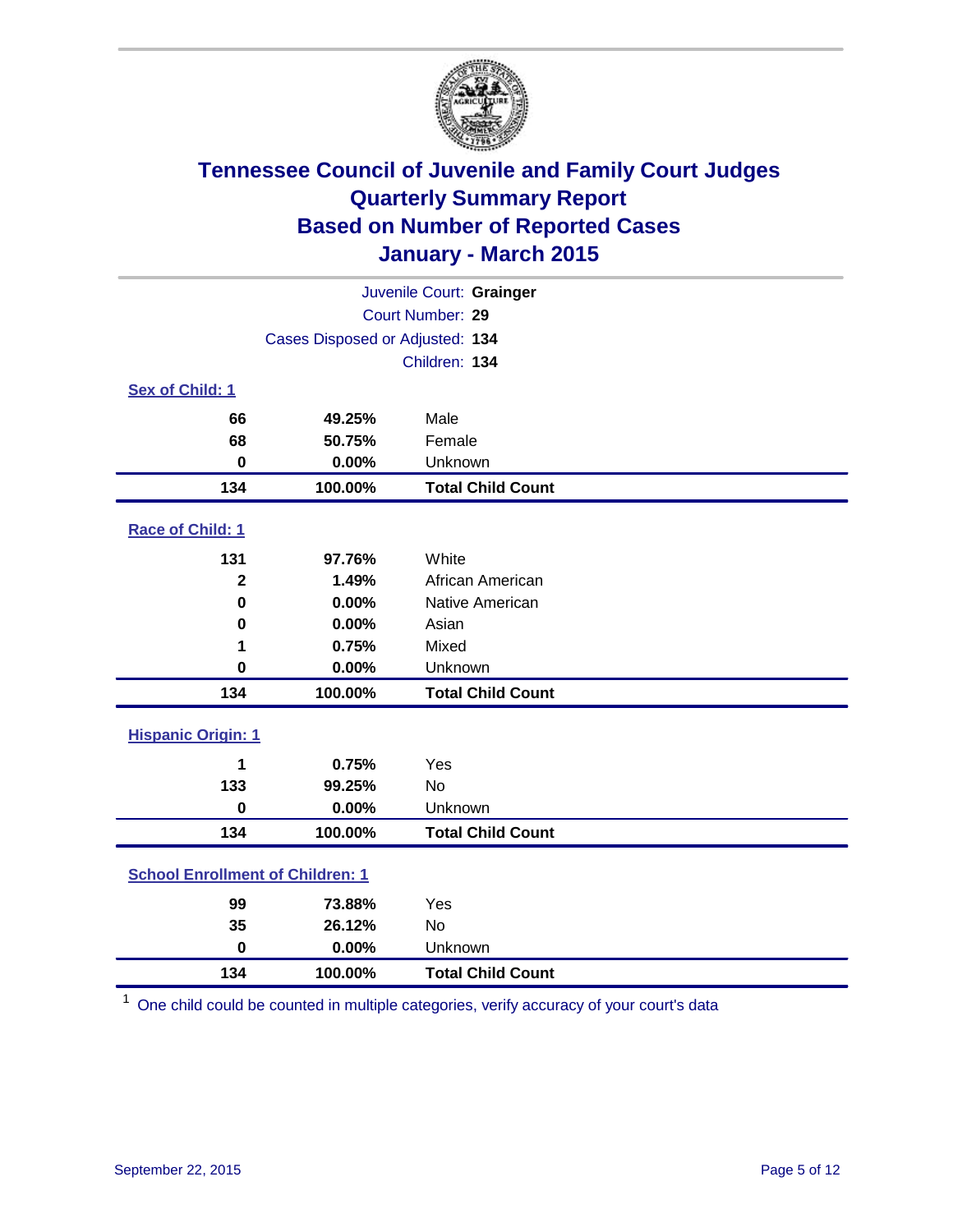

| 134                                                       | 100.00%                         | <b>Total Child Count</b>     |  |  |
|-----------------------------------------------------------|---------------------------------|------------------------------|--|--|
| 0                                                         | 0.00%                           | Other                        |  |  |
| 0                                                         | 0.00%                           | Unknown                      |  |  |
| 0                                                         | $0.00\%$                        | Independent                  |  |  |
| 0                                                         | $0.00\%$                        | In an Institution            |  |  |
| 0                                                         | 0.00%                           | In a Residential Center      |  |  |
| 0                                                         | $0.00\%$                        | In a Group Home              |  |  |
| 26                                                        | 19.40%                          | With Foster Family           |  |  |
| 0                                                         | $0.00\%$                        | With Adoptive Parents        |  |  |
| 48                                                        | 35.82%                          | <b>With Relatives</b>        |  |  |
| 18                                                        | 13.43%                          | With Father                  |  |  |
| 41                                                        | 30.60%                          | With Mother                  |  |  |
| 0                                                         | 0.00%                           | With Mother and Stepfather   |  |  |
| 0                                                         | $0.00\%$                        | With Father and Stepmother   |  |  |
| 1                                                         | 0.75%                           | With Both Biological Parents |  |  |
| <b>Living Arrangement of Child at Time of Referral: 1</b> |                                 |                              |  |  |
|                                                           |                                 | Children: 134                |  |  |
|                                                           |                                 |                              |  |  |
|                                                           | Cases Disposed or Adjusted: 134 |                              |  |  |
|                                                           | Court Number: 29                |                              |  |  |
|                                                           |                                 | Juvenile Court: Grainger     |  |  |

# **Type of Detention: 2**

| 0   | $0.00\%$ | Non-Secure Placement         |
|-----|----------|------------------------------|
| 4   | 2.99%    | Juvenile Detention Facility  |
| 0   | $0.00\%$ | Jail - Complete Separation   |
| 0   | 0.00%    | Jail - Partial Separation    |
| 0   | $0.00\%$ | Jail - No Separation         |
| 0   | $0.00\%$ | <b>Psychiatric Hospital</b>  |
| 0   | 0.00%    | Unknown                      |
| 130 | 97.01%   | Does Not Apply               |
| 0   | 0.00%    | Other                        |
| 134 | 100.00%  | <b>Total Detention Count</b> |

<sup>1</sup> One child could be counted in multiple categories, verify accuracy of your court's data

If different than number of Cases (134) verify accuracy of your court's data.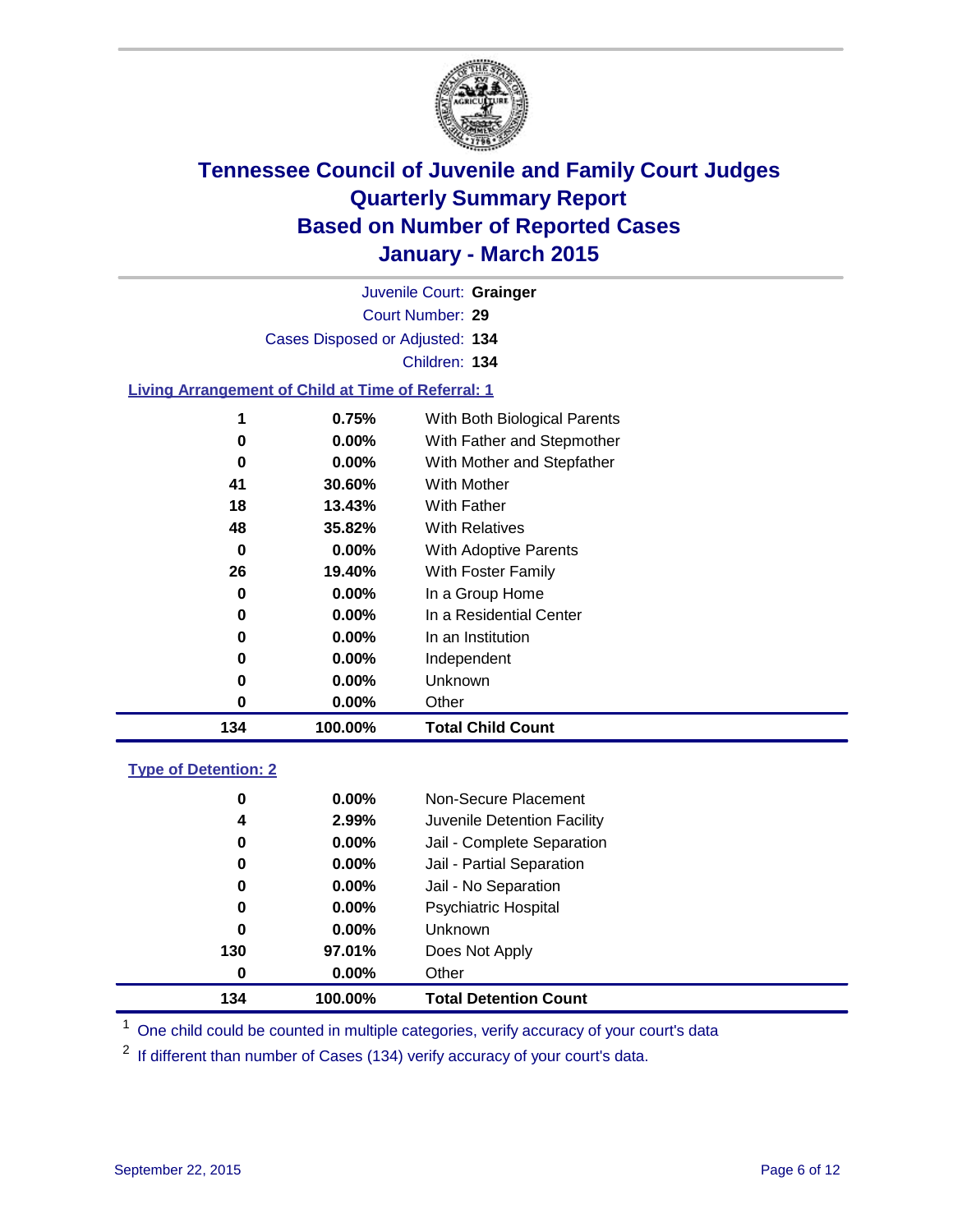

|                                                    | Juvenile Court: Grainger        |                                                  |  |  |
|----------------------------------------------------|---------------------------------|--------------------------------------------------|--|--|
|                                                    | Court Number: 29                |                                                  |  |  |
|                                                    | Cases Disposed or Adjusted: 134 |                                                  |  |  |
|                                                    |                                 | Children: 134                                    |  |  |
| <b>Placement After Secure Detention Hearing: 1</b> |                                 |                                                  |  |  |
| 4                                                  | 2.99%                           | Returned to Prior Living Arrangement             |  |  |
| $\bf{0}$                                           | 0.00%                           | Juvenile Detention Facility                      |  |  |
| 0                                                  | 0.00%                           | Jail                                             |  |  |
| $\bf{0}$                                           | 0.00%                           | Shelter / Group Home                             |  |  |
| 0                                                  | 0.00%                           | <b>Foster Family Home</b>                        |  |  |
| $\bf{0}$                                           | 0.00%                           | Psychiatric Hospital                             |  |  |
| 0                                                  | 0.00%                           | Unknown                                          |  |  |
| 130                                                | 97.01%                          | Does Not Apply                                   |  |  |
| $\bf{0}$                                           | 0.00%                           | Other                                            |  |  |
| 134                                                | 100.00%                         | <b>Total Placement Count</b>                     |  |  |
| <b>Intake Actions: 2</b>                           |                                 |                                                  |  |  |
|                                                    |                                 |                                                  |  |  |
| 39                                                 | 29.10%                          | <b>Petition Filed</b>                            |  |  |
| 3                                                  | 2.24%                           | <b>Motion Filed</b><br><b>Citation Processed</b> |  |  |
| 6<br>$\bf{0}$                                      | 4.48%                           |                                                  |  |  |
| 65                                                 | 0.00%                           | Notification of Paternity Processed              |  |  |
| 3                                                  | 48.51%<br>2.24%                 | Scheduling of Judicial Review                    |  |  |
| 17                                                 |                                 | Scheduling of Administrative Review              |  |  |
| $\bf{0}$                                           | 12.69%<br>0.00%                 | Scheduling of Foster Care Review<br>Unknown      |  |  |
| 0                                                  | 0.00%                           |                                                  |  |  |
| 1                                                  | 0.75%                           | Does Not Apply<br>Other                          |  |  |
|                                                    |                                 |                                                  |  |  |
| 134                                                | 100.00%                         | <b>Total Intake Count</b>                        |  |  |

<sup>1</sup> If different than number of Cases (134) verify accuracy of your court's data.

If different than number of Referral Reasons (134), verify accuracy of your court's data.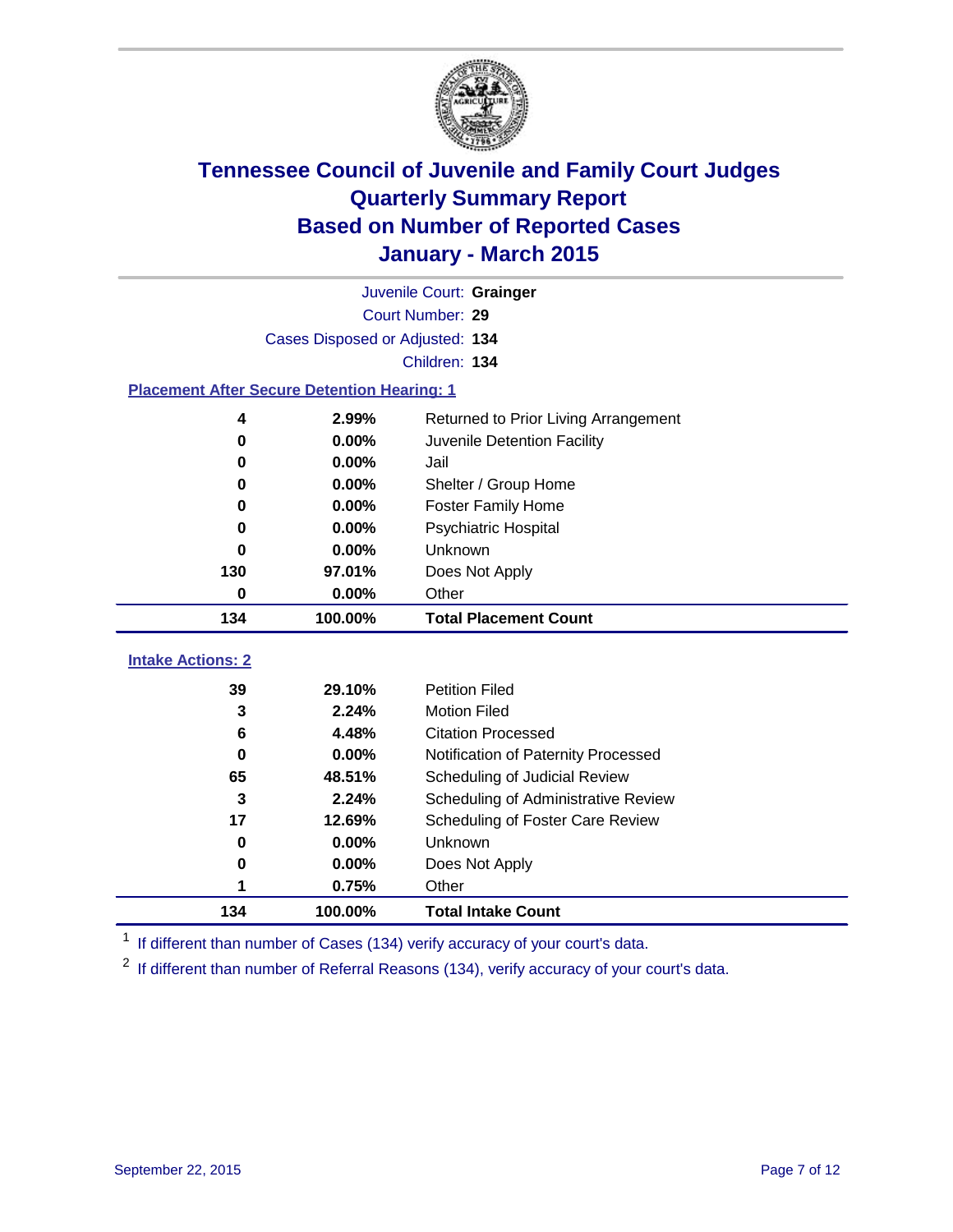

Court Number: **29** Juvenile Court: **Grainger** Cases Disposed or Adjusted: **134** Children: **134**

### **Last Grade Completed by Child: 1**

| 134                                    | 100.00%        | <b>Total Child Count</b>  |  |
|----------------------------------------|----------------|---------------------------|--|
| 0                                      | 0.00%          | Other                     |  |
| 0                                      | 0.00%          | Unknown                   |  |
| 0                                      | 0.00%          | Never Attended School     |  |
| 0                                      | 0.00%          | Graduated                 |  |
| 0                                      | 0.00%          | <b>GED</b>                |  |
| $\pmb{0}$                              | 0.00%          | Non-Graded Special Ed     |  |
| $\mathbf 0$                            | 0.00%          | 12th Grade                |  |
| 22                                     | 16.42%         | 11th Grade                |  |
| 15                                     | 11.19%         | 10th Grade                |  |
| $\bf{0}$                               | 0.00%          | 9th Grade                 |  |
| 15                                     | 11.19%         | 9th Grade                 |  |
| $\bf{0}$                               | 0.00%          | 8th Grade                 |  |
| 12                                     | 8.96%          | 8th Grade                 |  |
| $\mathbf 0$                            | 0.00%          | 7th Grade                 |  |
| 7                                      | 5.22%          | 7th Grade                 |  |
| $\pmb{0}$                              | 0.00%          | 6th Grade                 |  |
| 4                                      | 2.99%          | 6th Grade                 |  |
| 0                                      | 0.00%          | 5th Grade                 |  |
| 3                                      | 2.24%          | 5th Grade                 |  |
| 0                                      | 0.00%          | 4th Grade                 |  |
| 4                                      | 2.99%          | 4th Grade                 |  |
| 0                                      | 0.00%          | 3rd Grade                 |  |
| 5                                      | 3.73%          | 3rd Grade                 |  |
| $\pmb{0}$                              | 0.00%          | 2nd Grade                 |  |
| $\mathbf 2$                            | 1.49%          | 2nd Grade                 |  |
| $\pmb{0}$                              | 0.00%          | 1st Grade                 |  |
| $\mathbf 2$<br>$\overline{\mathbf{r}}$ | 1.49%<br>5.22% | Kindergarten<br>1st Grade |  |
| 1                                      | 0.75%          | Preschool                 |  |
|                                        |                | Too Young for School      |  |
| 35                                     | 26.12%         |                           |  |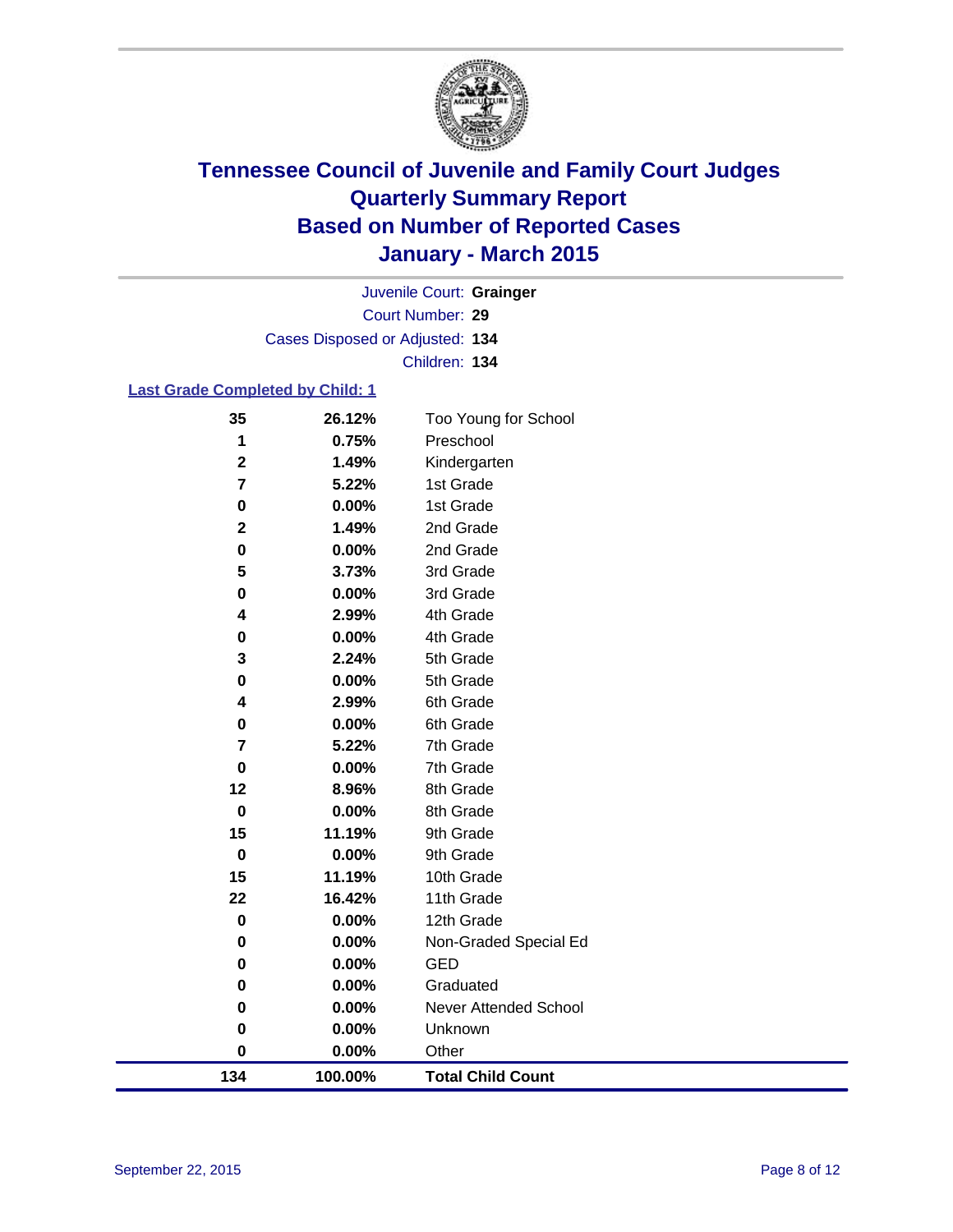

|                                         |          | Juvenile Court: Grainger                                                                |
|-----------------------------------------|----------|-----------------------------------------------------------------------------------------|
|                                         |          | Court Number: 29                                                                        |
|                                         |          | Cases Disposed or Adjusted: 134                                                         |
|                                         |          | Children: 134                                                                           |
| <b>Enrolled in Special Education: 1</b> |          |                                                                                         |
| 0                                       | $0.00\%$ | Yes                                                                                     |
| 134                                     | 100.00%  | No                                                                                      |
| 0                                       | $0.00\%$ | Unknown                                                                                 |
| 134                                     | 100.00%  | <b>Total Child Count</b>                                                                |
|                                         |          | One child could be counted in multiple categories, verify accuracy of your court's data |

| <b>Action Executed By: 1</b> |          |            |
|------------------------------|----------|------------|
| 134                          | 100.00%  | Judge      |
| 0                            | $0.00\%$ | Magistrate |
| 0                            | $0.00\%$ | YSO        |
| 0                            | $0.00\%$ | Other      |

**0 0.00%** Unknown

**134 100.00% Total Action Count**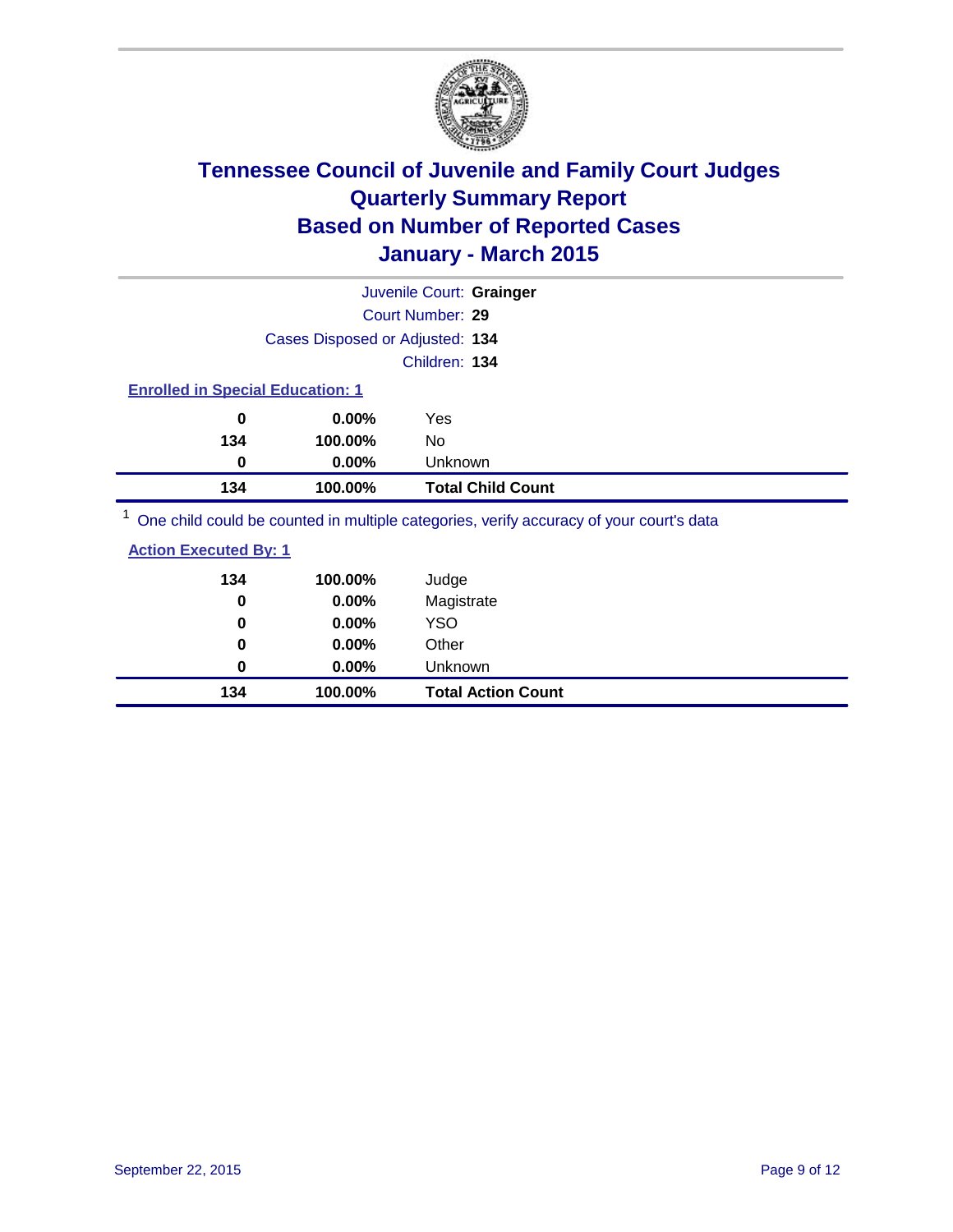

Court Number: **29** Juvenile Court: **Grainger** Cases Disposed or Adjusted: **134** Children: **134**

### **Formal / Informal Actions: 1**

| 134 | 100.00%  | <b>Total Action Count</b>                        |
|-----|----------|--------------------------------------------------|
| 0   | $0.00\%$ | Unknown                                          |
| 3   | 2.24%    | Other                                            |
|     | 0.75%    | Case Held Open                                   |
| 87  | 64.93%   | <b>Review Concluded</b>                          |
| 5   | 3.73%    | <b>Special Proceeding</b>                        |
| 0   | $0.00\%$ | Charges Cleared by Transfer to Adult Court       |
| 0   | $0.00\%$ | <b>Transfer to Adult Court Hearing</b>           |
| 3   | 2.24%    | <b>Pretrial Diversion</b>                        |
| 0   | $0.00\%$ | Informal Adjustment                              |
| 0   | $0.00\%$ | <b>Complaint Substantiated Mentally III</b>      |
| 0   | $0.00\%$ | <b>Complaint Substantiated Abused</b>            |
| 21  | 15.67%   | <b>Complaint Substantiated Dependent/Neglect</b> |
| 6   | 4.48%    | <b>Complaint Substantiated Status Offender</b>   |
| 5   | 3.73%    | <b>Complaint Substantiated Delinquent</b>        |
| 0   | $0.00\%$ | Retired / Nolle Prosequi                         |
| 3   | 2.24%    | Dismissed                                        |
|     |          |                                                  |

<sup>1</sup> If different than number of Referral Reasons (134), verify accuracy of your court's data.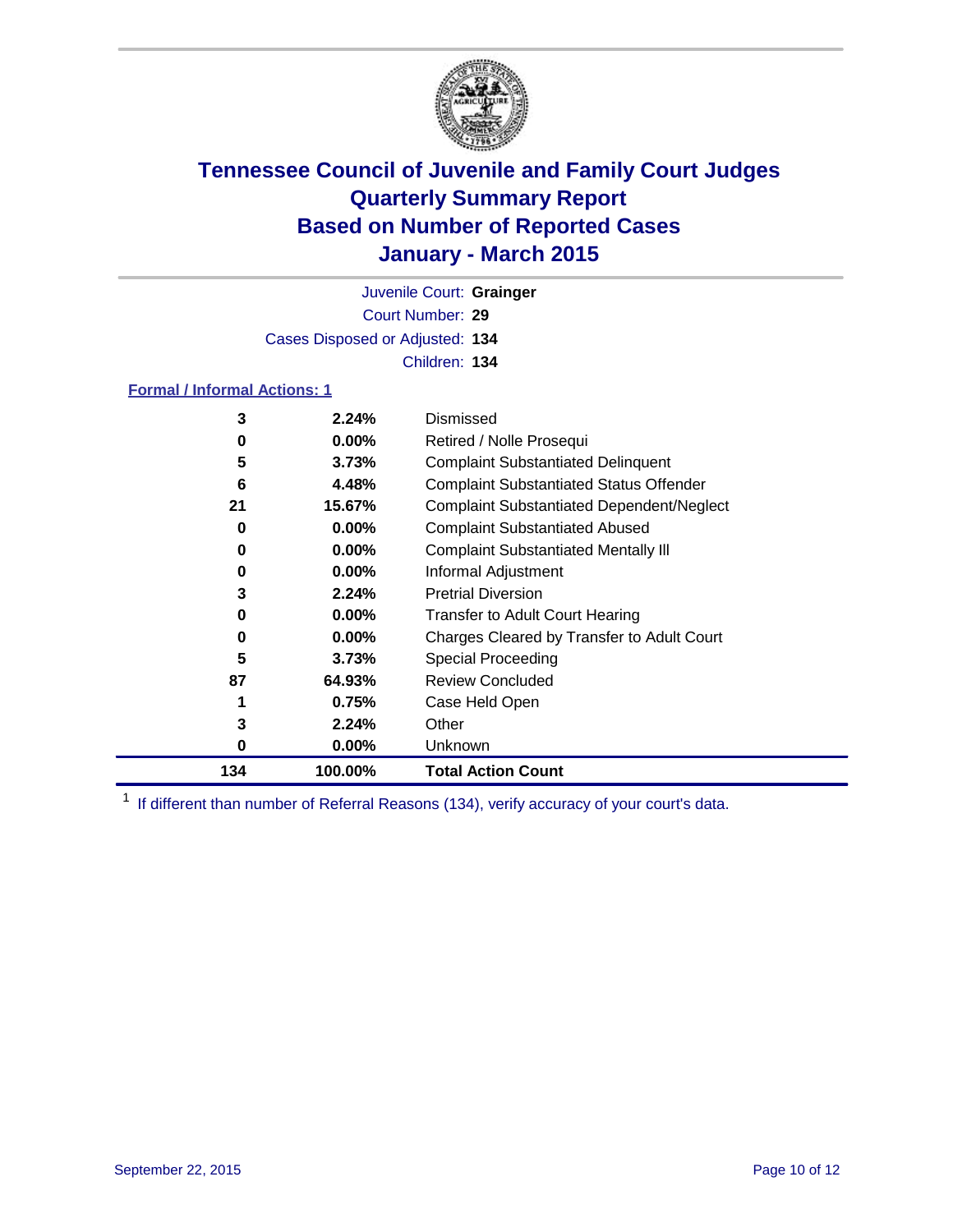

|                       |                                 | Juvenile Court: Grainger                              |
|-----------------------|---------------------------------|-------------------------------------------------------|
|                       |                                 | Court Number: 29                                      |
|                       | Cases Disposed or Adjusted: 134 |                                                       |
|                       |                                 | Children: 134                                         |
| <b>Case Outcomes:</b> |                                 | There can be multiple outcomes for one child or case. |
| 3                     | 1.82%                           | <b>Case Dismissed</b>                                 |
| 1                     | 0.61%                           | Case Retired or Nolle Prosequi                        |
| 13                    | 7.88%                           | Warned / Counseled                                    |
| 0                     | 0.00%                           | Held Open For Review                                  |
| 1                     | 0.61%                           | Supervision / Probation to Juvenile Court             |
| 0                     | 0.00%                           | <b>Probation to Parents</b>                           |
| 0                     | 0.00%                           | Referral to Another Entity for Supervision / Service  |
| 0                     | 0.00%                           | Referred for Mental Health Counseling                 |
| 3                     | 1.82%                           | Referred for Alcohol and Drug Counseling              |
| 0                     | 0.00%                           | Referred to Alternative School                        |
| 0                     | 0.00%                           | Referred to Private Child Agency                      |
| 1                     | 0.61%                           | Referred to Defensive Driving School                  |
| 0                     | 0.00%                           | Referred to Alcohol Safety School                     |
| 0                     | 0.00%                           | Referred to Juvenile Court Education-Based Program    |
| 0                     | 0.00%                           | Driver's License Held Informally                      |
| 0                     | 0.00%                           | <b>Voluntary Placement with DMHMR</b>                 |
| 0                     | 0.00%                           | <b>Private Mental Health Placement</b>                |
| 0                     | 0.00%                           | <b>Private MR Placement</b>                           |
| 0                     | 0.00%                           | Placement with City/County Agency/Facility            |
| 2                     | 1.21%                           | Placement with Relative / Other Individual            |
| 4                     | 2.42%                           | Fine                                                  |
| 2                     | 1.21%                           | <b>Public Service</b>                                 |
| $\mathbf 2$           | 1.21%                           | Restitution                                           |
| 0                     | 0.00%                           | <b>Runaway Returned</b>                               |
| 3                     | 1.82%                           | No Contact Order                                      |
| 0                     | 0.00%                           | Injunction Other than No Contact Order                |
| 1                     | 0.61%                           | <b>House Arrest</b>                                   |
| 0                     | 0.00%                           | <b>Court Defined Curfew</b>                           |
| 0                     | 0.00%                           | Dismissed from Informal Adjustment                    |
| 2                     | 1.21%                           | <b>Dismissed from Pretrial Diversion</b>              |
| 1                     | 0.61%                           | Released from Probation                               |
| 0                     | 0.00%                           | <b>Transferred to Adult Court</b>                     |
| 0                     | $0.00\%$                        | <b>DMHMR Involuntary Commitment</b>                   |
| 0                     | $0.00\%$                        | <b>DCS Commitment - Determinate</b>                   |